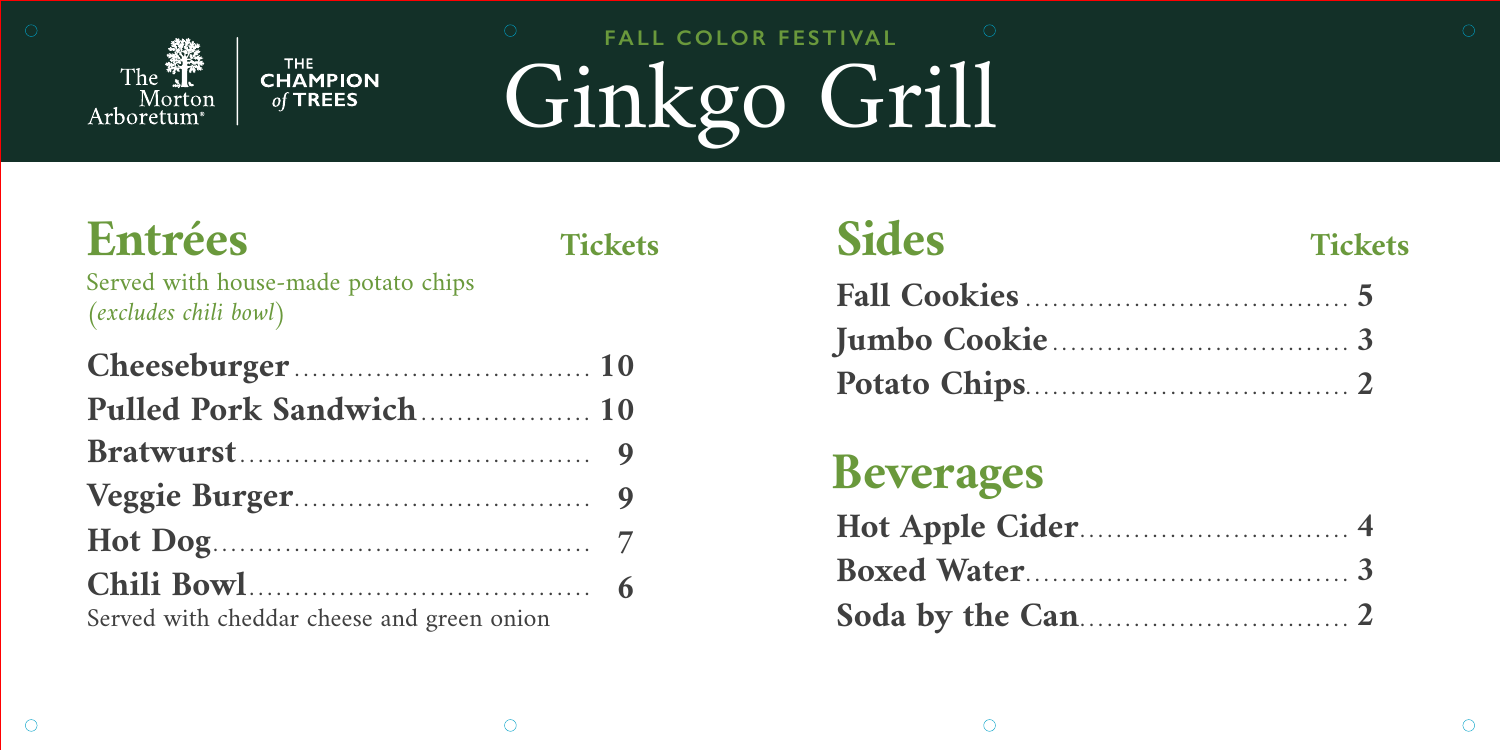

THE CHAMPION of TREES

# **FALL COLOR FESTIVAL** Ticket Sales

# **2–10 Tickets Ginkgo Grill . . . . . . . . . . . . . 4–18 Tickets 2–8 Tickets**





 $\bigcirc$ 

 $\bigcirc$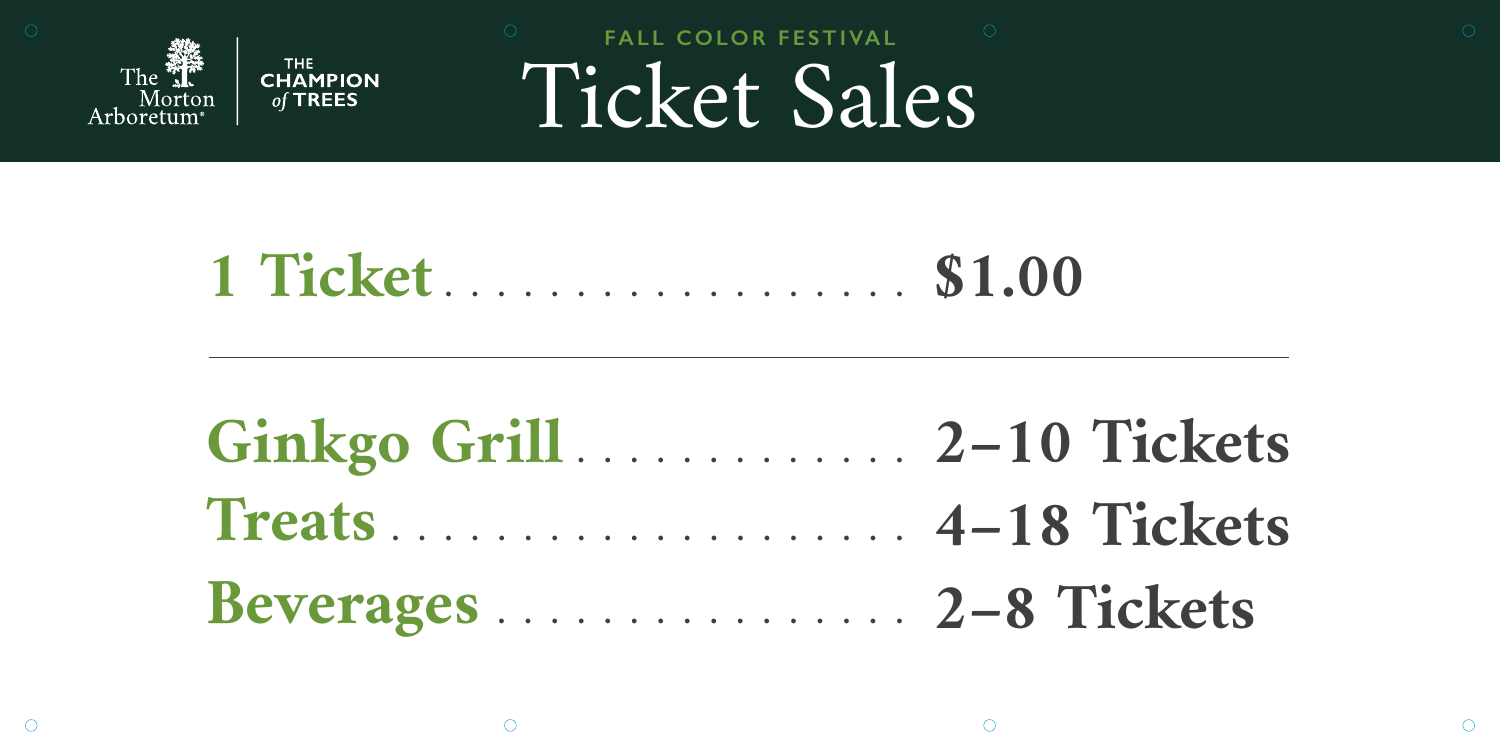## **Half dozen (prepackaged). . . . . . . . . . . . . . 10 Dozen (prepackaged). . . . . . . . . . . . . . . . . . . . . 18 Cider Doughnuts**

## **FALL COLOR FESTIVAL** Treats

## **Pretzels Soft Pretzel . . . . . . . . . . . . . . . . . . . . . . . . . . . . . . . . . . . . . . . 4 Cheese Cup . . . . . . . . . . . . . . . . . . . . . . . . . . . . . . . . . . . . . . . 1**

### **Taffy Apple Tickets** Served sliced; choose your topp





## Cotton Candy Tickets **Regular. . . . . . . . . . . . . . . . . . . . . . . . . . . . . . . . . . . . . . . . . . . . 5**





# **10 Large . . . . . . . . . . . . . . . . . . . . . . . . . . . . . . . . . . . . . . . . . . . . . . .**

# **Kettle Corn Tickets 5 Regular. . . . . . . . . . . . . . . . . . . . . . . . . . . . . . . . . . . . . . . . . . . .**

| ping |  |  |  |  |  |  |  |  |  |
|------|--|--|--|--|--|--|--|--|--|
|      |  |  |  |  |  |  |  |  |  |